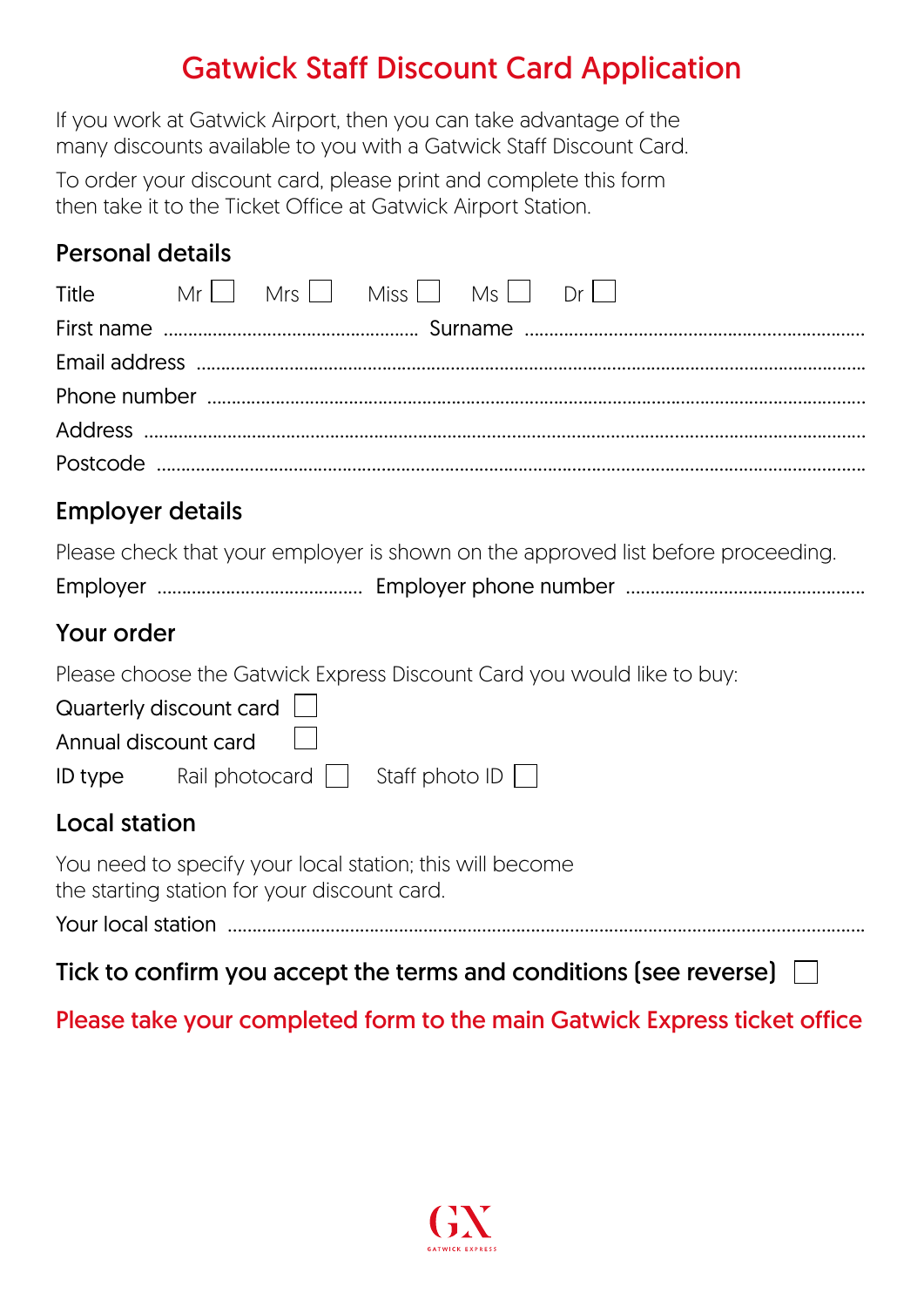#### For issuing office use only

New railcard number

ID number

Date of application

Station NLC code

| Station stamp |  |
|---------------|--|
|               |  |
|               |  |
|               |  |
|               |  |
|               |  |
|               |  |
|               |  |

### Gatwick Staff Discount Card CONDITIONS OF USE

1. Discounts are available across the Gatwick Staff Discount Card. Restrictions apply to discounts available to and from selected stations surrounding the Southern network. Please refer to the area map at:

#### www.southernrailway.com/GSDcard

- 2. Discounts are available on the following Ticket Types for the duration of the Railcard:
	- Season tickets: Weekly, Monthly, and other periods up to the expiry date of the Gatwick Staff Discount Card
	- Singles, Returns and Day Return tickets
	- First and Standard Class tickets
	- Anytime, Off-Peak and Super Off-Peak
- 3. Discounted tickets for travel with Gatwick Express, Southern, Thameslink, South Western Railway, Southeastern, London Overground and Great Western Railway.
- 4. Discounts with a Gatwick Staff Discount Card cannot be used in conjunction with any other staff discount.
- 5. Railcards are not valid for discounted Car Parking at any station.
- 6. Tickets can be bought from any Southern Ticket Office.
- 7. Your data will be stored by Southern and may be used for research or marketing purposes by Southern but will not be passed to third parties. Important information and updates about the Gatwick Staff Discount Card will be sent to card holders.
- 8. Gatwick Staff Discount Cards, and tickets issued in association with them, are non-transferrable. Railcard holders cannot buy tickets for anyone else but themselves.
- 9. Tickets are sold subject to the National Rail Conditions of Travel.
- 10. Passenger Charter discounts do not apply.
- 11. Discounts do not apply to: London Underground, Travelcard, Tramlink, Add-On Bus Link, PlusBus or Leisure/Admission fares.
- 12. No refunds are available on the Gatwick Staff Discount Card.
- 13. Fraudulent use of the Gatwick Staff Discount Card may result in the card being taken away, and prosecution.
- 14.The Gatwick Staff Discount Card is run by Southern in conjunction with Gatwick Airport Ltd, Gatwick Express, Thameslink, South Western Railway, Southeastern, London Overground and Great Western Railway.
- 15. Annual Season tickets issued with a Gatwick Staff Discount can not be issued as a Gold Card and do not qualify for Annual Gold Card benefits.